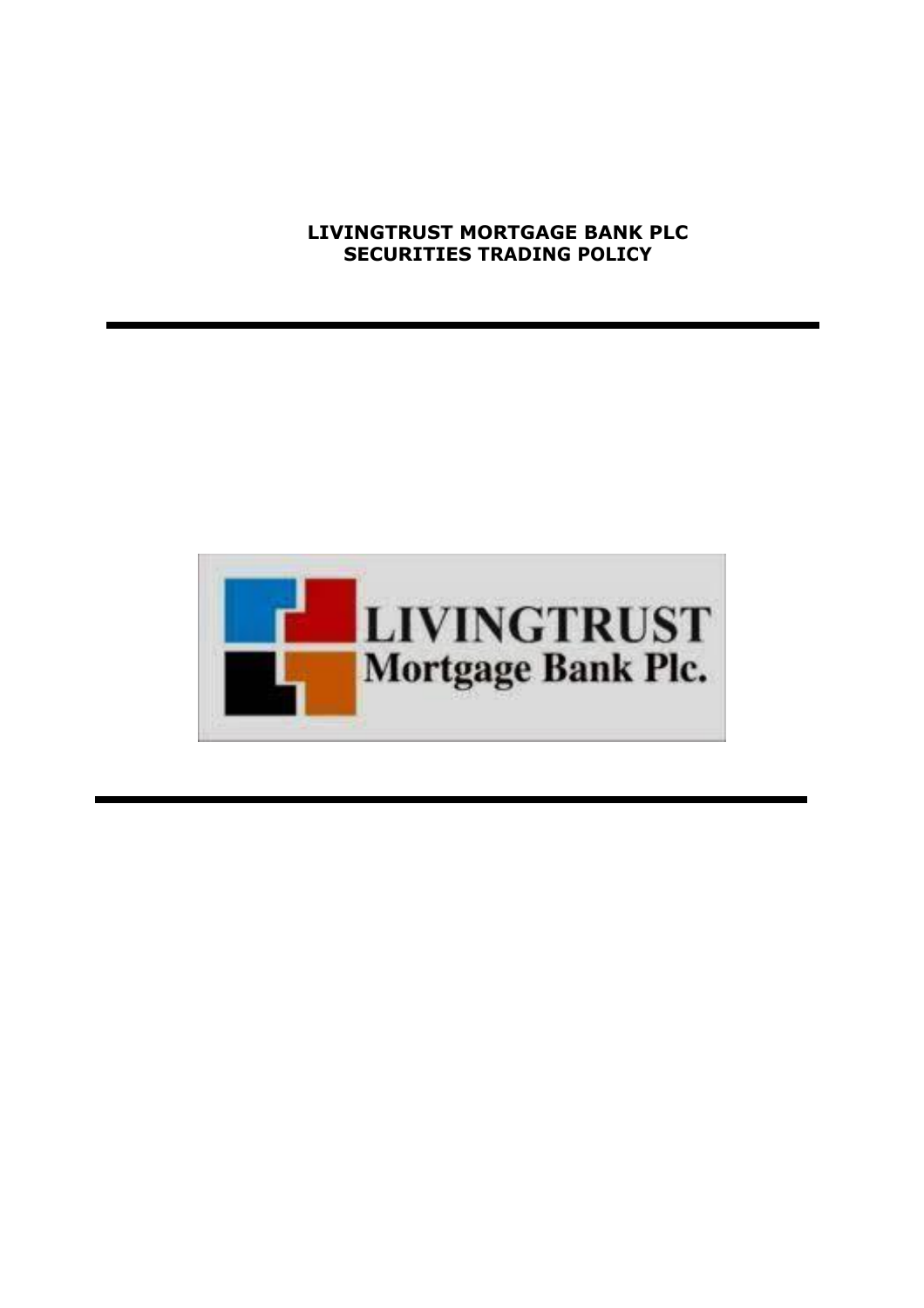# **Table of Contents**

| 6.0 |  |
|-----|--|
|     |  |
|     |  |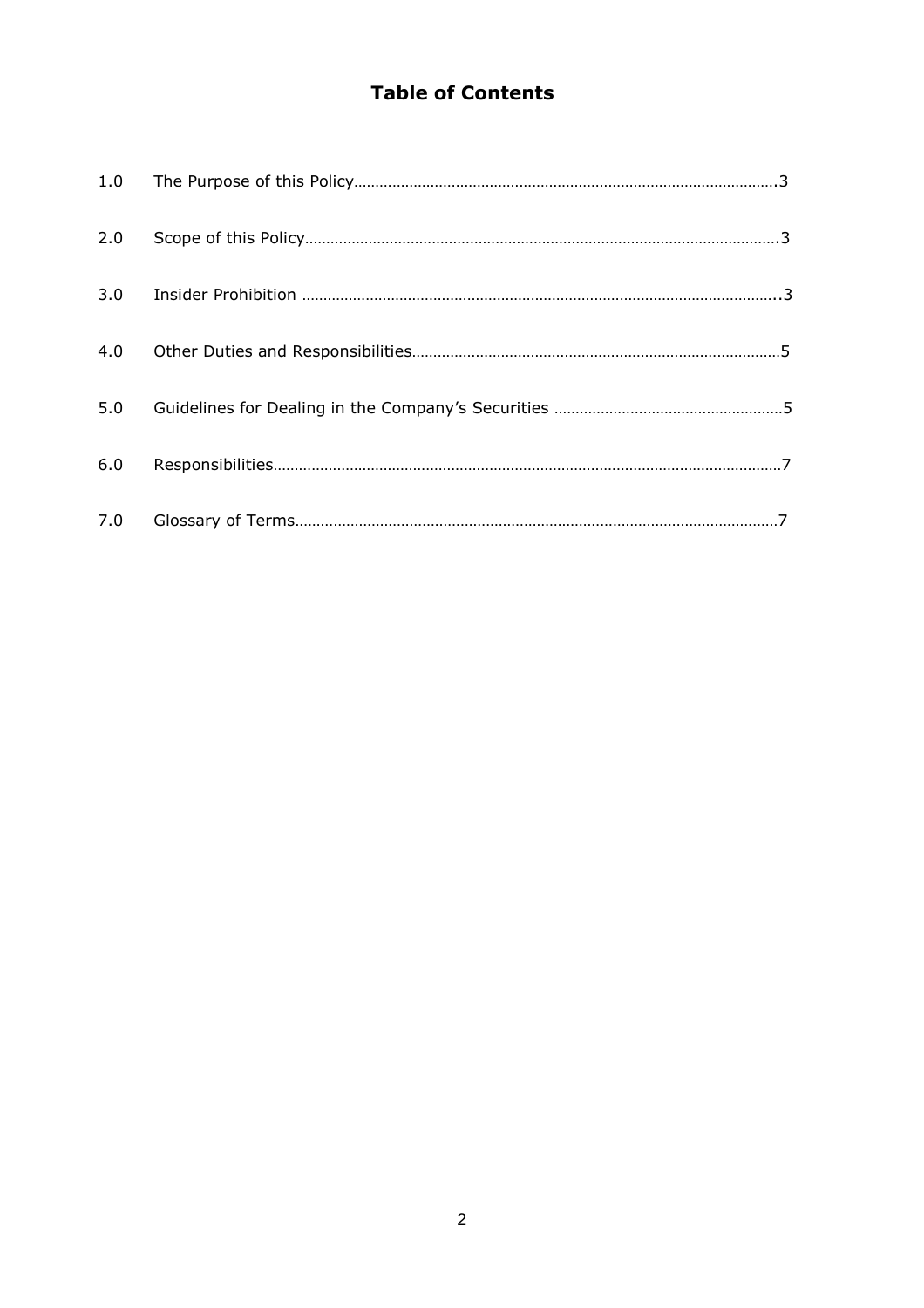## 1.0 **The Purpose of This Policy**

This document sets out the rules relating to dealings by Directors and employees on the Company's securities to achieve the highest possible standards of corporate conduct and governance. This policy is also in compliance with the LTMB Regulations listing rules which requires that every listed Company should establish a Securities Trading Policy (STP). Accordingly, the Board of Livingtrust Mortgage Bank Plc (LTMB) has put in place a STP to establish a best practice procedure relating to dealing in Company Securities by its employees, directors and advisors.

Directors and employees are encouraged to be long term holders of the Company's securities. However, it is important that care is taken in timing of any acquisition or sale of such securities. The purpose of this STP is to assist Directors and employees to avoid trading when it is not permitted, conduct known as "insider trading" and to avoid any adverse inference being drawn of unfair dealings by Directors and employees.

## 2.0 **Scope of This Policy**

This STP applies to all Directors, Employees and External Advisors of the Company.

- 2.1 A reference in this STP to "**Company** Securities" includes:
	- Ordinary shares in the Company
	- Any other securities issued by the Company.
- 2.2 A reference in this STP to "deal" or "trade" in Company's Securities includes:
	- Subscribing for, purchasing or selling Company Securities or entering into an agreement to do any of those things;
	- Advising, procuring or encouraging "Persons closely connected" to trade in Company Securities.

All Insiders will be notified of closed periods through written or electronic communication from the Company Secretary. The Securities Trading Policy will be available on the website of the Company.

#### 3.0 **Insider Prohibition**

3.1 The Nature of the Prohibition is based on definition of "Insider"

#### 3.2 **How You Become Aware of the Information is Irrelevant**

It is irrelevant how the Insider came into possession of the information.

#### 3.3 **Information Which Might Affect Price Value**

The Prohibition refers to "Unpublished Price Sensitive information" which, if generally available, might materially impact the price or value of the relevant securities.

#### 3.4 **What Does Information Include?**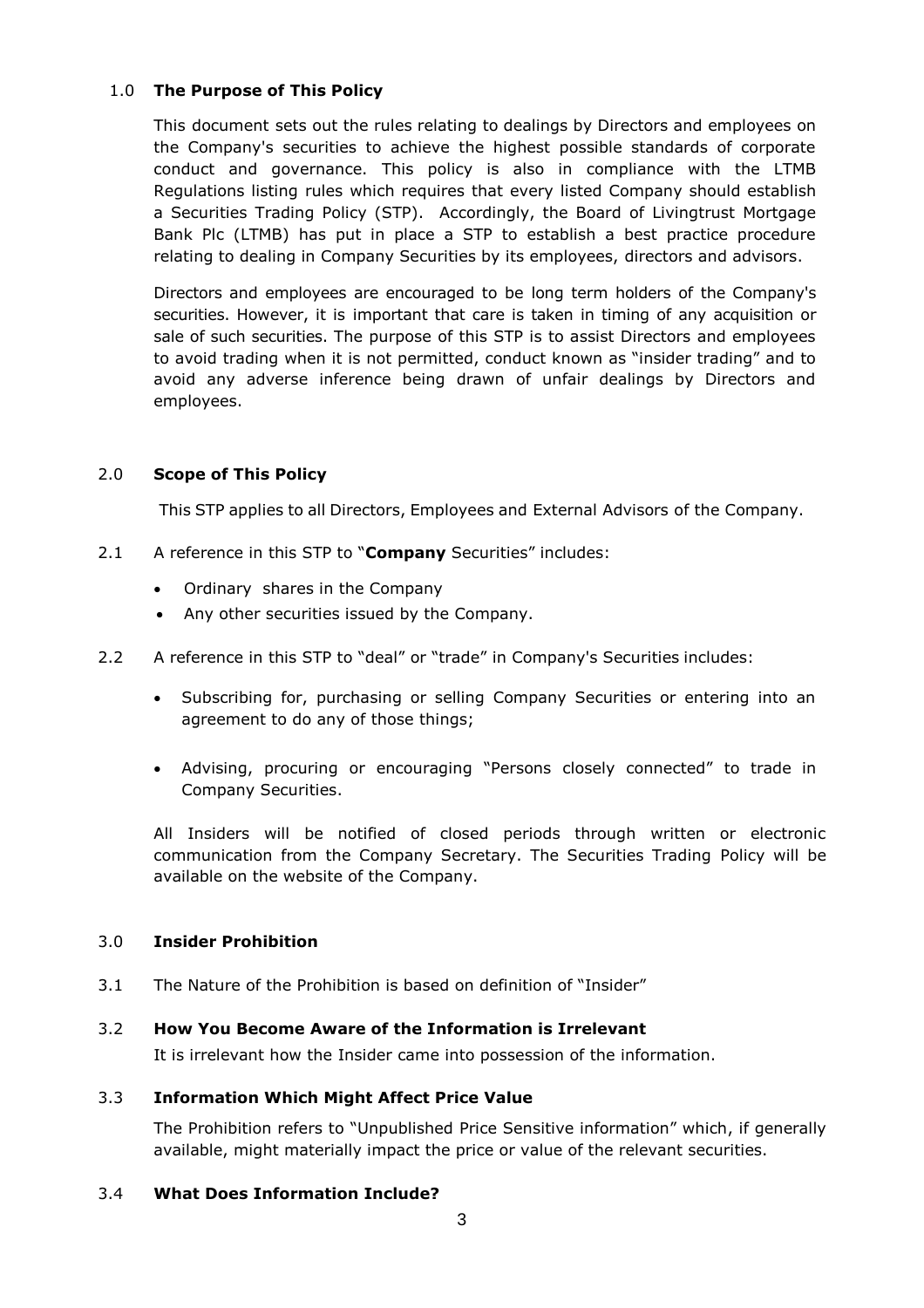"Price Sensitive Information" includes matters of supposition or speculation and matters relating to the intentions or likely intentions of a person.

## 3.5 **What Information Might Materially Affect Price or Value?**

This means "Price Sensitive information" that a reasonable person would expect to have a material effect on the price or value of the relevant securities. A reasonable person would be taken to expect information to have a material effect on price or value if the information would be likely to influence persons who commonly invest in securities whether or not to do so

## 3.6 **What Does "Unpublished Information" Mean?**

"Unpublished" for this purpose means that the information is not generally available. Information is "generally available" if:

- a. It consists of readily observable matter; or
- b. It has been disseminated in a manner likely to bring it to the attention of investors and a reasonable period has elapsed since it was brought to the attention of investors; or
- c. It is derived from information that has been made public; or
- d. It consists of observations, deductions, conclusions or inferences made or drawn from other generally available information.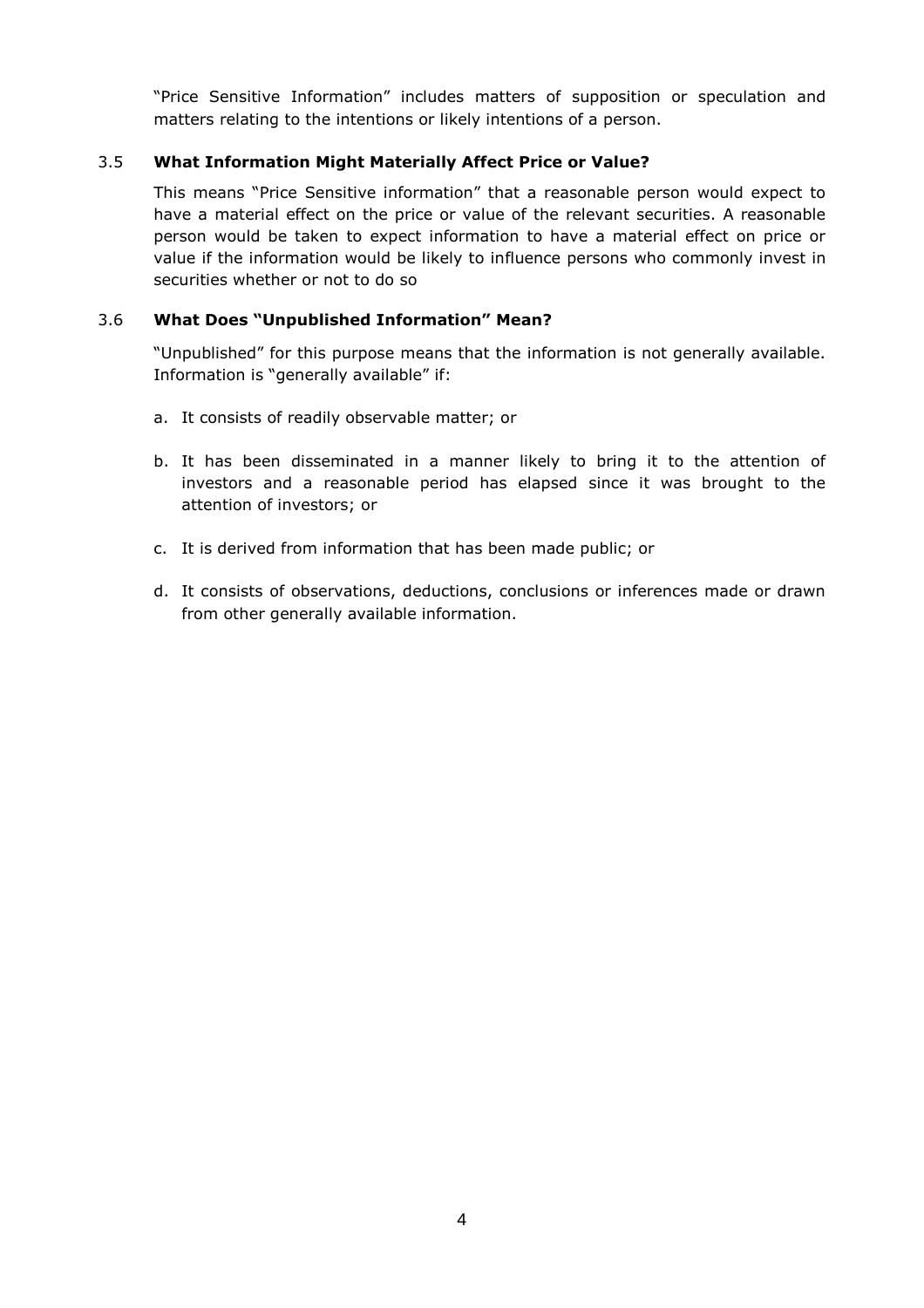## 4.0 **Other Duties and Responsibilities**

Insiders of the Company are subject to the following duties:

## 4.1 **No Improper Use of Inside Information**

Insider must not make improper use of information acquired by virtue of his or her position to gain, directly or indirectly, an advantage for himself or herself or for any other person, or to cause detriment to the Company.

## 4.2 **No Gain by Improper Use of Position**

**An Insider officer must not make improper use of his or her** position to gain, directly or indirectly, an advantage for himself or herself or for any other person, or to cause detriment to the Company's Care and Diligence.

**An Insider must** exercise their powers and discharge their duties with the degree of care and diligence a reasonable person would exercise in the same circumstances.

## 4.3 **Good Faith**

Insiders must exercise their powers and discharge their duties in good faith in the best interests of the Company and for a proper purpose. An Insider commits an offence if they are reckless or are intentionally dishonest and fail to exercise their powers and discharge their duties in good faith in the best interests of the Company and for a proper purpose.

## 5.0 **Guidelines For Dealing in the Company's Securities**

#### 5.1 **General Rule**

An Insider must not deal in the Company's securities when they are in possession of price sensitive information which is not generally available to the market.

#### 5.2 **Times to Deal in the Company's Securities**

No Insider of the Company and their connected persons shall deal in the securities of the Company when the trading window is closed.

#### 5.3 **No Short Term Trading in the Company's Securities**

No Insider should engage in short –term trading of the Company's Securities.

#### 5.4 **Prohibition on Hedging**

No Insider should engage in hedging arrangements securities issued by the Company.

## 5.5 **Period of Closure**

The period of closure shall be effective from 15 days prior to the date of any meeting of the Board of Directors proposed to be held to consider any of the matters referred to above or the date of circulation of agenda papers pertaining to any of the matters referred to above, whichever is earlier, up to 24 hours after the price sensitive information is submitted to The Exchange.

#### 5.6 **Closed Periods Notification**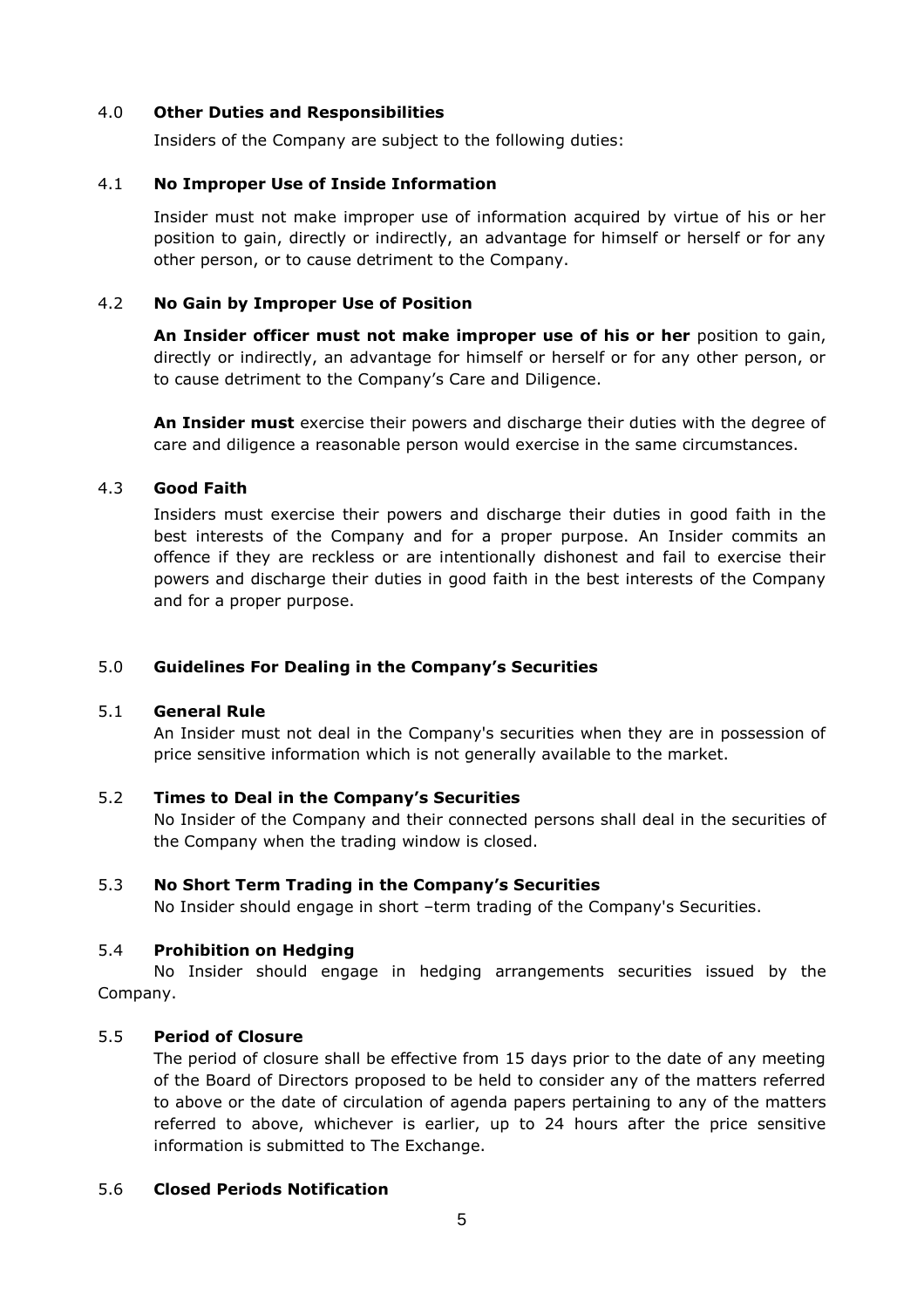The Bank will notify the NSE in advance of the commencement of each closed period.

## 5.7 **Permissible Trading**

Subject to the Insider trading provisions, insiders may at any time:

- Acquire ordinary shares in the Company by conversion of securities giving a right of conversion to ordinary share;
- Acquire Company securities under a bonus issue made to all holders of securities of the same class;
- Acquire Company securities under a dividend reinvestment, or top-up that is available to all holders or securities of the same class;
- Make an investment in, or trade in units of, a fund or other scheme (other than a scheme only investing in the securities of the Company) where the assets of the fund or other scheme are invested at the discretion of a third party;
- Trade under an offer or invitation made to all of the security holders, such as, a rights issue, a security purchase plan, a dividend or distribution reinvestment plan and an equal access buy-back, where the plan that determines the timing and structure of the offer has been approved by the Board.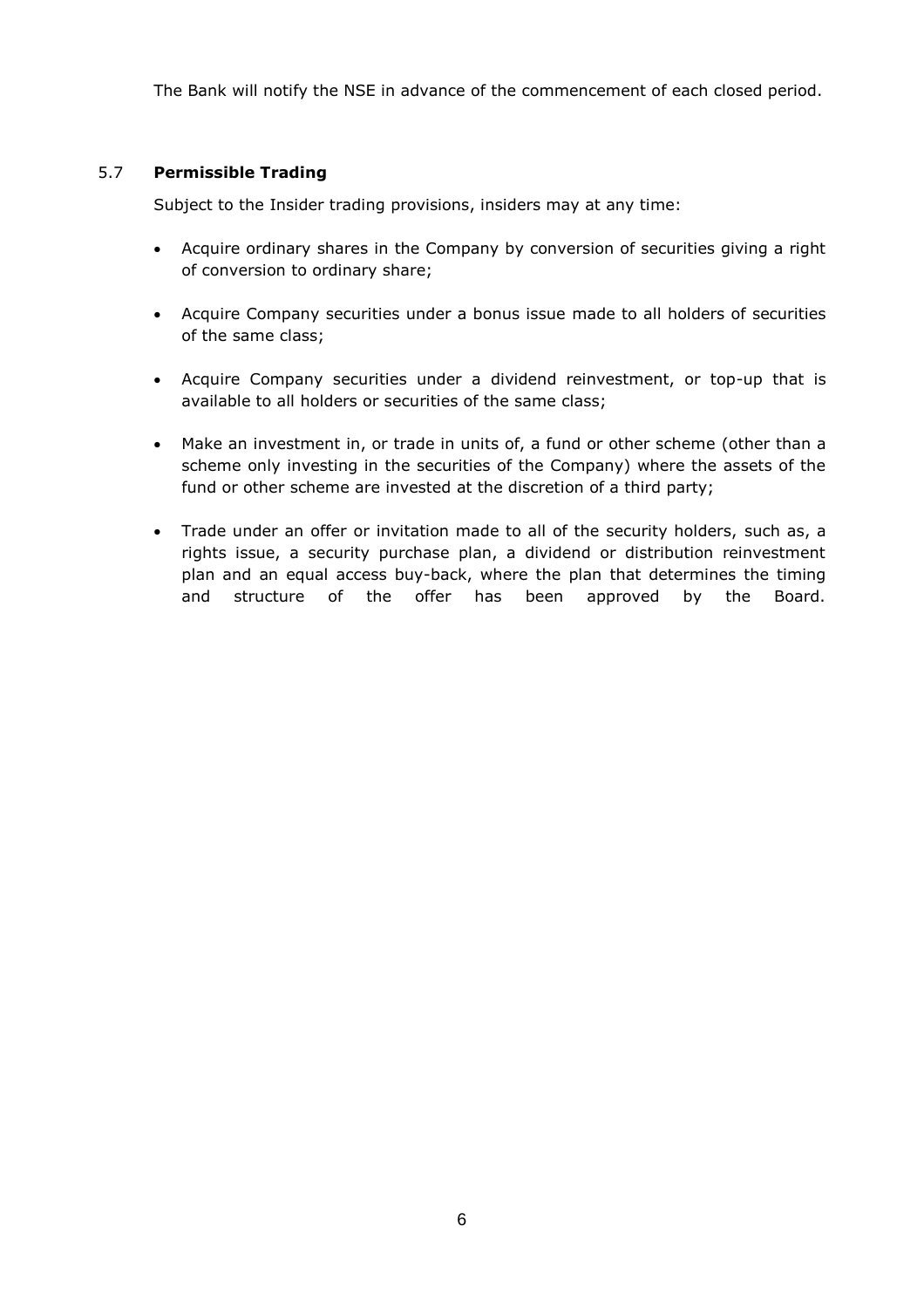#### 6.0 **Responsibilities**

## 6.1 **Core Responsibilities**

The Chairman and Company Secretary are responsible for maintaining this STP, a register of notifications to trade, approvals, restrictions and compliance with such notifications and approvals. A copy of this document will distributed to all LTMB staff. The Company's induction process for new employees and directors requires a copy of this document to be provided to each new employee and director.

## 6.2 **Compliance with this Policy**

Compliance with the Policy set out in this document is mandatory. Any Staff who does not comply with this Securities Trading Policy will be considered to have engaged in serious misconduct which may result in the termination of their engagement by the Company.

In addition to the above, Infringement of the insider trading provisions can attract a substantial monetary penalty, imprisonment or both in accordance with the provisions of the Investments and Securities Act and the Post Listing Rules of the NGX Regulations Limited.

## 7.0 **Glossary of Terms**

## **Closed Periods**

Any period during which trading is restricted shall be termed as a closed period. The closed period shall be at the time of:

- a. Declaration of Financial results (quarterly, half-yearly and annual)
- b. Declaration of dividends (interim and final)
- c. Issue of securities by way of public offer or rights or bonus, etc.
- d. Any major expansion plans or winning of bid or execution of new projects
- e. Amalgamation, mergers, takeovers and buy-back
- f. Disposal of the whole or a substantial part of the undertaking
- g. Any changes in policies, plans or operations of the Company that are likely to materially affect the prices of the securities of the Company.
- h. Disruption of operations due to natural calamities;
- i. Litigation/dispute with a material impact;
- j. Any information which, if disclosed, in the opinion of the person disclosing the same is likely to materially affect the prices of the securities of the Company.

## **Price Sensitive Information:** Price sensitive information includes:

- a. Changes in the Directorate of the Issuer;
- b. The death, resignation, dismissal or appointment of a principal officer;
- c. Change in the Accounting year end;
- d. Annual and Interim Results or any recommendation or decision that dividends or